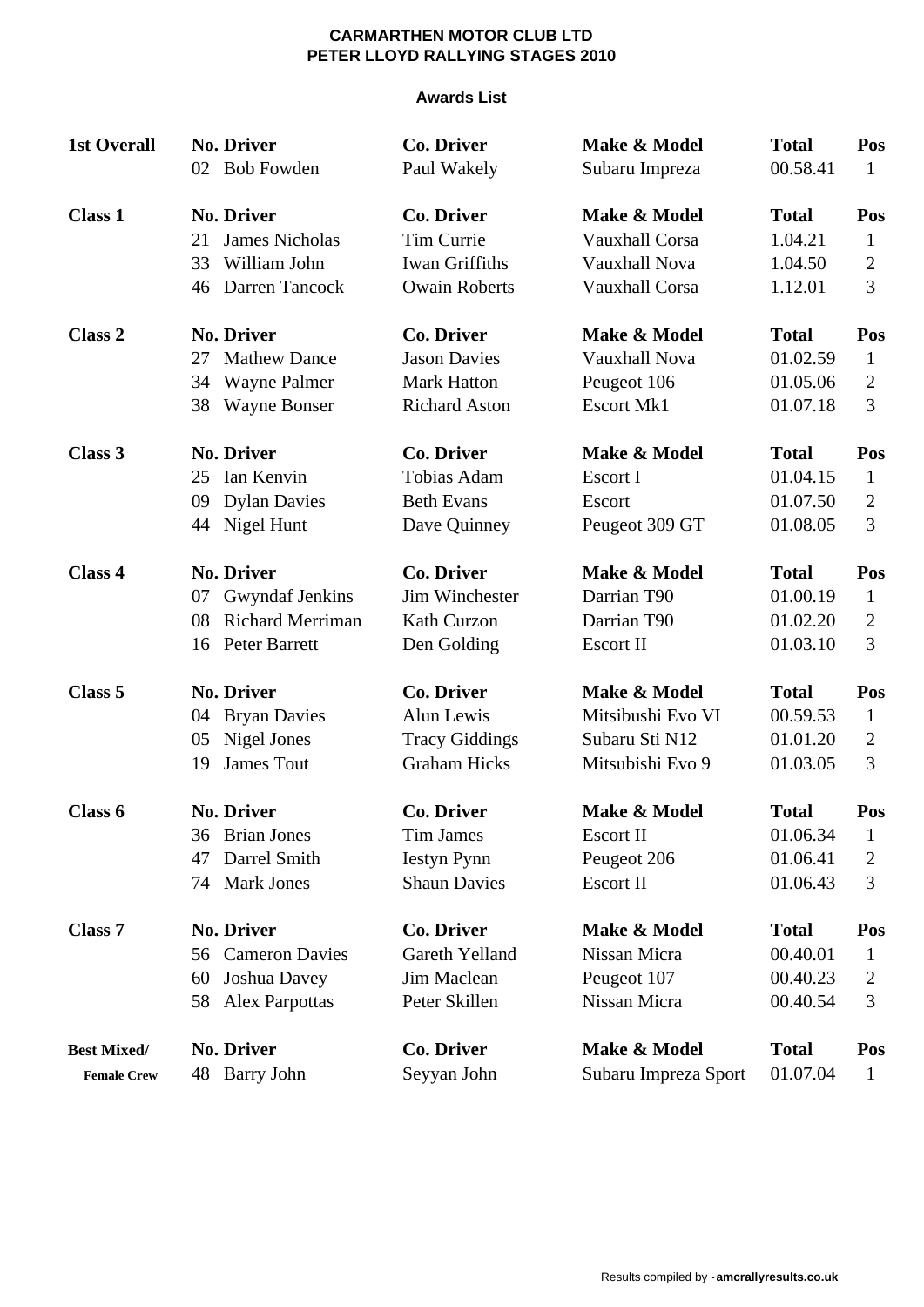## **CARMARTHEN MOTOR CLUB LTD PETER LLOYD RALLYING STAGES 2010 Final Results**

|                      |                      |                        |                      |                          |              |                | <b>Position Position</b> |
|----------------------|----------------------|------------------------|----------------------|--------------------------|--------------|----------------|--------------------------|
| <b>Car No Driver</b> |                      | Co. Driver             | Make & Model         | <b>Class</b>             | <b>Total</b> |                | <b>Overall In Class</b>  |
| 02                   | <b>Bob Fowden</b>    | Paul Wakely            | Subaru Impreza       | 5                        | 00.58.41     | 1              |                          |
| 04                   | <b>Bryan Davies</b>  | Alun Lewis             | Mitsibushi Evo VI    | 5                        | 00.59.53     | $\overline{c}$ | 1                        |
| 07                   | Gwyndaf Jenkins      | Jim Winchester         | Darrian T90          | 4                        | 01.00.19     | 3              | 1                        |
| 05                   | Nigel Jones          | <b>Tracy Giddings</b>  | Subaru Sti N12       | 5                        | 01.01.20     | 4              | $\overline{2}$           |
| 08                   | Richard Merriman     | Kath Curzon            | Darrian T90          | 4                        | 01.02.20     | 5              | $\overline{2}$           |
| 27                   | <b>Mathew Dance</b>  | <b>Jason Davies</b>    | Vauxhall Nova        | 2                        | 01.02.59     | 6              | $\mathbf{1}$             |
| 19                   | James Tout           | <b>Graham Hicks</b>    | Mitsubishi Evo 9     | 5                        | 01.03.05     | 7              | 3                        |
| 16                   | Peter Barrett        | Den Golding            | Escort II            | 4                        | 01.03.10     | 8              | 3                        |
| 18                   | Damian Gill          | Tim Murphy             | Escort               | 4                        | 01.03.34     | 9              | $\overline{\mathcal{L}}$ |
| 25                   | Ian Kenvin           | Tobias Adam            | Escort I             | 3                        | 01.04.15     | 10             | $\mathbf{1}$             |
| 21                   | James Nicholas       | Tim Currie             | Vauxhall Corsa       | $\mathbf{1}$             | 01.04.21     | 11             | $\mathbf{1}$             |
| 33                   | William John         | Iwan Griffiths         | Vauxhall Nova        | $\mathbf{1}$             | 01.04.50     | 12             | $\overline{c}$           |
| 32                   | Michael Kimber       | Richard Medcalf        | Peugeot 205 Mi16     | 4                        | 01.04.56     | 13             | 5                        |
| 42                   | <b>Stephen Davis</b> | Tomos Whittle          | Escort II            | 4                        | 01.05.05     | 14             | 6                        |
| 34                   | Wayne Palmer         | Mark Hatton            | Peugeot 106          | $\overline{c}$           | 01.05.06     | 15             | $\overline{c}$           |
| 06                   | Neil Armstrong       | Mark Rodway            | Subaru Impreza       | 5                        | 01.05.53     | 16             | $\overline{\mathbf{4}}$  |
| 45                   | Mike Jones           | <b>Robin Moses</b>     | Subaru Impreza RA    | 5                        | 01.05.58     | 17             | 5                        |
| 36                   | <b>Brian Jones</b>   | Tim James              | Escort II            | 6                        | 01.06.34     | 18             | $\mathbf{1}$             |
| 47                   | Darrel Smith         | <b>Iestyn Pynn</b>     | Peugeot 206          | 6                        | 01.06.41     | 19             | $\overline{c}$           |
| 74                   | Mark Jones           | <b>Shaun Davies</b>    | Escort II            | 6                        | 01.06.43     | 20             | 3                        |
| 48                   | <b>Barry John</b>    | Seyyan John            | Subaru Impreza Sport | 5                        | 01.07.04     | 21             | 6                        |
| 38                   | Wayne Bonser         | <b>Richard Aston</b>   | <b>Escort Mk1</b>    | $\overline{2}$           | 01.07.18     | 22             | 3                        |
| 50                   | Chris Jones          | Daniel "Llwni" Jones   | Escort II            | 6                        | 01.07.25     | 23             | $\overline{\mathcal{L}}$ |
| 15                   | Carwyn Evans         | <b>Sherryn Roberts</b> | Escort II            | 4                        | 01.07.35     | 24             | 7                        |
| 73                   | Mark James           | <b>Rhidian Daniels</b> | Ford Puma            | 4                        | 01.07.47     | 25             | 8                        |
| 39                   | Andrew Bowen         | Paul Jenkins           | Peugeot 205          | $\mathbf{2}$             | 01.07.48     | 26             | $\overline{\mathcal{L}}$ |
| 09                   | <b>Dylan Davies</b>  | <b>Beth Evans</b>      | Escort               | 3                        | 01.07.50     | 27             | $\overline{c}$           |
| 44                   | Nigel Hunt           | Dave Quinney           | Peugeot 309 GT       | 3                        | 01.08.05     | 28             | 3                        |
| 10                   | Gareth Lloyd         | <b>Trystan Lloyd</b>   | Escort RS1800        | 4                        | 01.08.13     | 29             | 9                        |
| 30                   | Colin Price          | Philip Cook            | Darrian T9           | 5                        | 01.08.25     | 30             | $\overline{7}$           |
| 72                   | Darran Draper        | David Dradley          | <b>Escort Mk1</b>    | 3                        | 01.09.39     | 31             | $\overline{\mathcal{L}}$ |
| 46                   | Darren Tancock       | <b>Owain Roberts</b>   | Vauxhall Corsa       | $\mathbf{1}$             | 01.12.01     | 32             | 3                        |
| 26                   | <b>Aled Thomas</b>   | <b>Steffan Evans</b>   | Escort II            | 3                        | 01.12.34     | 33             | 5                        |
| 17                   | Philip Turner        | <b>Simon Anthony</b>   | Subaru Impreza       | 5                        | 01.12.35     | 34             | 8                        |
| 53                   | <b>John Davies</b>   | Paul Griffiths         | Escort II            | 3                        | 01.16.04     | 35             | 6                        |
| 22                   | Huw Beynon           | Thomas Beynon          | Vauxhall Nova        | $\mathbf{1}$             | 01.16.05     | 36             | 4                        |
| 52                   | Colin Armstrong      | <b>Tim Whitton</b>     | Escort II            | 3                        | 01.17.53     | 37             | 7                        |
| 49                   | Roger Harper         | Paul Goodman           | Peugeot 205          | 1                        | 01.19.36     | 38             | 5                        |
| 01                   | Damian Cole          | Cathy Watkins          | Focus WRC 05         | 5                        | Retired      |                |                          |
| 03                   | Robert Tout          | Laura Tout             | Mitsibushi Evo IX    | 5                        | Retired      |                |                          |
| 11                   | Alan Bowen           | Jason Sugden           | Subaru Impreza       | 5                        | Retired      |                |                          |
| 12                   | Les Skeet            | Rob Jenkins            | Astra                | 4                        | Retired      |                |                          |
| 14                   | John Thwaites        | Dean Wiltshire         | Escort II            | 5                        | Retired      |                |                          |
| 20                   | Sean Crowley         | Marc Mayes             | Vauxhall Nova        | $\overline{2}$           | Retired      |                |                          |
| 23                   | <b>Barry Jones</b>   | Chris Williams         | Escort II            | 6                        | Retired      |                |                          |
| 24                   | Glyn Cartwright      | Sue Nicholls           | Escort II            | 4                        | Retired      |                |                          |
| 28                   | <b>Edrian Monk</b>   | <b>Steven Hicks</b>    | Vauxhall Corsa       | 3                        | Retired      |                |                          |
| 29                   | Jon. Butler-Jenkins  | William Butler-Jenkins | Peugeot 205          | 3                        | Retired      |                |                          |
| 31                   | Kevin Davies         | Thomas Blair           | Peugeot 205 RWD      | $\overline{\mathcal{A}}$ | Retired      |                |                          |
| 35                   | Jamie Hales          | <b>Reg Davies</b>      | Vauxhall Nova        | 1                        | Retired      |                |                          |
| 40                   | Alan Hands           | Caron McKee-Hands      | Vauxhall Chevette    | 6                        | Retired      |                |                          |
| 41                   | <b>Edryd Evans</b>   | Arfon Griffiths        | Honda Civic Type R   | 4                        | Retired      |                |                          |
| 43                   | Gary Bollands        | Mike Jode              | Escort II            | $\boldsymbol{2}$         | Retired      |                |                          |
| 54                   | Nathan Jones         | <b>Jack Davies</b>     | Escort I             | 5                        | Retired      |                |                          |
| 75                   | Justin Pounder       | Tony Edwards           | Escort II            | 3                        | Retired      |                |                          |
|                      |                      |                        |                      |                          |              |                |                          |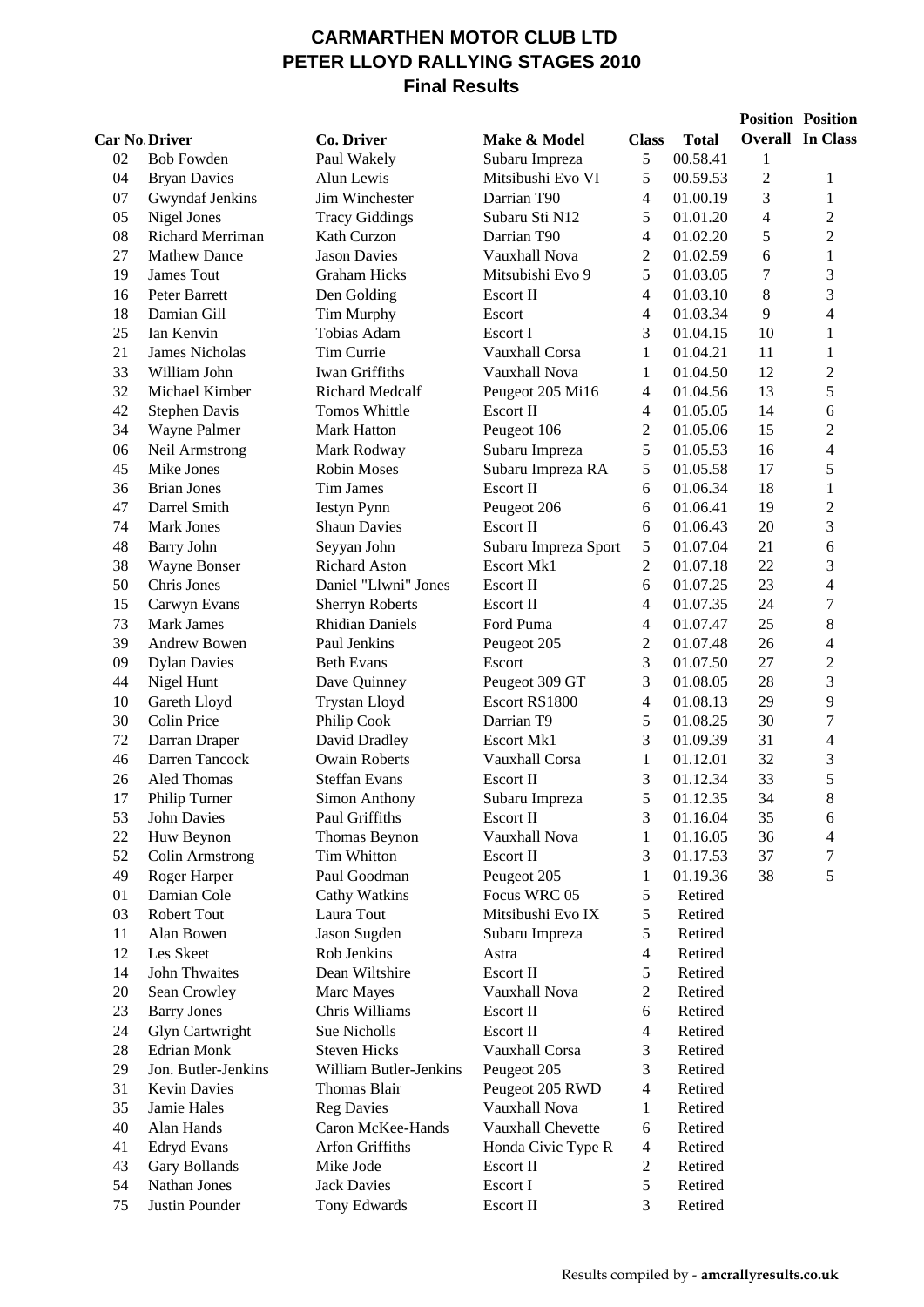#### **CARMARTHEN MOTOR CLUB LTD PETER LLOYD RALLYING STAGES 2010 Results in Car No Order**

|          |                                     |                                  |                              |                |                               |                |                |                |                     |         | <b>Position Position</b> |
|----------|-------------------------------------|----------------------------------|------------------------------|----------------|-------------------------------|----------------|----------------|----------------|---------------------|---------|--------------------------|
|          | <b>Car No Driver</b>                | Co. Driver                       |                              |                | Class Stage 1 Stage 2 Stage 3 |                | Stage 4        | Stage 5        | <b>Total</b>        |         | <b>Overall</b> In Class  |
| 01       | Damian Cole                         | Cathy Watkins                    | 5                            | 09.25          | 12.38                         | 21.00          | 00.00          | 00.00          | Retired             |         |                          |
| 02       | <b>Bob Fowden</b>                   | Paul Wakely                      | 5                            | 09.16          | 12.49                         | 12.13          | 12.06          | 12.17          | 00.58.41            | 1       |                          |
| 03       | Robert Tout                         | Laura Tout                       | 5                            | 09.33          | 00.00                         | 00.00          | 00.00          | 00.00          | Retired             |         |                          |
| 04       | <b>Bryan Davies</b>                 | Alun Lewis                       | 5                            | 09.36          | 12.49                         | 12.25          | 12.38          | 12.25          | 00.59.53            | 2       | 1                        |
| 05       | Nigel Jones                         | <b>Tracy Giddings</b>            | 5                            | 09.49          | 13.13                         | 12.47          | 12.52          | 12.39          | 01.01.20            | 4       | $\overline{c}$           |
| 06       | Neil Armstrong                      | Mark Rodway                      | 5                            | 10.01          | 13.13                         | 17.11          | 12.41          | 12.47          | 01.05.53            | 16      | 4                        |
| 07       | Gwyndaf Jenkins                     | Jim Winchester                   | $\overline{\mathcal{L}}$     | 09.35          | 12.45                         | 12.40          | 12.37          | 12.42          | 01.00.19            | 3       | $\mathbf{1}$             |
| 08       | <b>Richard Merriman</b>             | Kath Curzon                      | 4                            | 10.18          | 13.31                         | 12.55          | 12.48          | 12.48          | 01.02.20            | 5       | $\sqrt{2}$               |
| 09       | <b>Dylan Davies</b>                 | <b>Beth Evans</b>                | 3                            | 10.33          | 14.24                         | 14.48          | 14.13          | 13.52          | 01.07.50            | 27      | $\sqrt{2}$               |
| 10       | Gareth Lloyd                        | <b>Trystan Lloyd</b>             | $\overline{\mathcal{L}}$     | 10.01          | 13.35                         | 17.51          | 13.17          | 13.29          | 01.08.13            | 29      | 9                        |
| 11       | Alan Bowen                          | Jason Sugden                     | 5                            | 10.00          | 13.39                         | 13.09          | 13.11          | 00.00          | Retired             |         |                          |
| 12       | Les Skeet                           | Rob Jenkins                      | $\overline{4}$               | 16.00          | 00.00                         | 00.00          | 00.00          | 00.00          | Retired             |         |                          |
| 14       | John Thwaites                       | Dean Wiltshire                   | 5                            | 10.16          | 13.58                         | 00.00          | 00.00          | 00.00          | Retired             |         |                          |
| 15       | Carwyn Evans                        | Sherryn Roberts                  | $\overline{\mathcal{L}}$     | 14.47          | 13.36                         | 13.16          | 12.59          | 12.57          | 01.07.35            | 24      | 7                        |
| 16       | Peter Barrett                       | Den Golding                      | 4                            | 10.08          | 13.20                         | 13.21          | 13.15          | 13.06          | 01.03.10            | $\,8\,$ | $\mathfrak{Z}$           |
| 17       | Philip Turner                       | Simon Anthony                    | 5                            | 10.00          | 17.44                         | 13.05          | 13.06          | 18.40          | 01.12.35            | 34      | $\,$ 8 $\,$              |
| 18       | Damian Gill                         | Tim Murphy                       | 4                            | 10.08          | 13.36                         | 13.27          | 13.09          | 13.14          | 01.03.34            | 9       | $\overline{\mathcal{A}}$ |
| 19       | James Tout                          | <b>Graham Hicks</b>              | 5                            | 10.42          | 13.42                         | 13.01          | 12.49          | 12.51          | 01.03.05            | 7       | 3                        |
| 20       | Sean Crowley                        | Marc Mayes                       | $\overline{c}$               | 09.22          | 21.00                         | 00.00          | 00.00          | 00.00          | Retired             |         |                          |
| 21       | James Nicholas                      | Tim Currie                       | $\mathbf{1}$                 | 10.33          | 14.57                         | 13.00          | 12.51          | 13.00          | 01.04.21            | 11      | $\mathbf{1}$             |
| 22       | Huw Beynon                          | Thomas Beynon                    | $\mathbf{1}$                 | 10.03          | 13.46                         | 17.36          | 13.40          | 21.00          | 01.16.05            | 36      | 4                        |
| 23       | <b>Barry Jones</b>                  | Chris Williams                   | 6                            | 09.58          | 13.22                         | 12.56          | 00.00          | 00.00          | Retired             |         |                          |
| 24       | Glyn Cartwright                     | Sue Nicholls                     | 4                            | 00.00          | 00.00                         | 00.00          | 00.00          | 00.00          | Retired             |         |                          |
| 25       | Ian Kenvin                          | Tobias Adam                      | 3                            | 10.15          | 13.45                         | 13.26          | 13.21          | 13.28          | 01.04.15            | 10      | $\mathbf{1}$             |
| 26       | Aled Thomas                         | <b>Steffan Evans</b>             | 3                            | 10.01          | 14.12                         | 13.42          | 13.39          | 21.00          | 01.12.34            | 33      | 5                        |
| 27       | <b>Mathew Dance</b>                 | <b>Jason Davies</b>              | $\overline{c}$               | 10.01          | 13.19                         | 13.21          | 13.04          | 13.14          | 01.02.59            | 6       | $\mathbf{1}$             |
| 28       | <b>Edrian Monk</b>                  | <b>Steven Hicks</b>              | 3                            | 10.13          | 00.00                         | 00.00          | 00.00          | 00.00          | Retired             |         |                          |
| 29       | Jon. Butler-Jenkins                 | William Butler-Jenkins           | 3                            | 10.20          | 00.00                         | 00.00          | 00.00          | 00.00          | Retired             |         |                          |
| 30       | Colin Price                         | Philip Cook                      | 5                            | 11.00          | 15.06                         | 14.10          | 13.49          | 14.20          | 01.08.25            | 30      | 7                        |
| 31       | <b>Kevin Davies</b>                 | Thomas Blair                     | $\overline{4}$               | 10.15          | 14.09                         | 13.41          | 00.00          | 00.00          | Retired             |         |                          |
| 32       | Michael Kimber                      | Richard Medcalf                  | $\overline{4}$               | 10.21          | 13.50                         | 13.30          | 13.42          | 13.33          | 01.04.56            | 13      | 5                        |
| 33       | William John                        | Iwan Griffiths                   | $\mathbf{1}$                 | 10.37          | 13.48                         | 13.42          | 13.23          | 13.20          | 01.04.50            | 12      | $\sqrt{2}$               |
| 34       | Wayne Palmer                        | Mark Hatton                      | 2                            | 10.08          | 13.48                         | 13.25          | 13.12          | 14.33          | 01.05.06            | 15      | $\mathfrak{2}$           |
| 35       | Jamie Hales                         | <b>Reg Davies</b>                | $\mathbf{1}$                 | 10.28          | 00.00                         | 00.00          | 00.00          | 00.00          | Retired             |         |                          |
| 36       | <b>Brian Jones</b>                  | Tim James                        | 6                            | 10.20          | 13.55                         | 13.43          | 14.29          | 14.07          | 01.06.34            | 18      | 1                        |
| 38       | Wayne Bonser                        | <b>Richard Aston</b>             | 2                            | 10.43          | 15.05                         | 13.59          | 13.44          | 13.47          | 01.07.18            | 22      | 3                        |
| 39<br>40 | <b>Andrew Bowen</b>                 | Paul Jenkins                     | $\mathbf{2}$                 | 10.48          | 14.34                         | 14.04          | 14.12          | 14.10          | 01.07.48            | 26      | 4                        |
|          | Alan Hands                          | Caron McKee-Hands                | 6                            | 00.00          | 00.00                         | 00.00          | 00.00          | 00.00          | Retired             |         |                          |
| 41<br>42 | <b>Edryd Evans</b><br>Stephen Davis | Arfon Griffiths<br>Tomos Whittle | 4                            | 12.47<br>10.23 | 15.05                         | 14.55          | 00.00<br>13.26 | 00.00          | Retired<br>01.05.05 |         |                          |
| 43       | Gary Bollands                       | Mike Jode                        | 4<br>$\overline{\mathbf{c}}$ | 11.32          | 13.50<br>00.00                | 13.38<br>00.00 | 00.00          | 13.48<br>00.00 | Retired             | 14      | 6                        |
| 44       | Nigel Hunt                          | Dave Quinney                     | 3                            | 10.59          | 15.00                         | 14.08          | 14.03          | 13.55          | 01.08.05            | $28\,$  | 3                        |
| 45       | Mike Jones                          | Robin Moses                      | 5                            | 10.48          | 13.59                         | 14.27          | 13.24          | 13.20          | 01.05.58            | 17      | 5                        |
| 46       | Darren Tancock                      | <b>Owain Roberts</b>             | $\mathbf{1}$                 | 11.23          | 15.20                         | 15.14          | 14.57          | 15.07          | 01.12.01            | 32      | 3                        |
| 47       | Darrel Smith                        | <b>Iestyn Pynn</b>               | 6                            | 10.36          | 14.18                         | 13.57          | 14.00          | 13.50          | 01.06.41            | 19      | $\sqrt{2}$               |
| 48       | <b>Barry John</b>                   | Seyyan John                      | 5                            | 11.05          | 14.21                         | 13.55          | 14.02          | 13.41          | 01.07.04            | 21      | 6                        |
| 49       | Roger Harper                        | Paul Goodman                     | $\mathbf{1}$                 | 12.34          | 17.33                         | 16.49          | 16.12          | 16.28          | 01.19.36            | 38      | 5                        |
| 50       | Chris Jones                         | Daniel "Llwni" Jones             | 6                            | 10.46          | 14.23                         | 14.03          | 14.11          | 14.02          | 01.07.25            | $23\,$  | $\overline{\mathbf{4}}$  |
| 52       | <b>Colin Armstrong</b>              | Tim Whitton                      | 3                            | 11.04          | 21.00                         | 15.10          | 15.28          | 15.11          | 01.17.53            | 37      | $\boldsymbol{7}$         |
| 53       | John Davies                         | Paul Griffiths                   | 3                            | 13.11          | 15.09                         | 13.55          | 13.50          | 19.59          | 01.16.04            | 35      | 6                        |
| 54       | Nathan Jones                        | <b>Jack Davies</b>               | 5                            | 11.04          | 00.00                         | 00.00          | 00.00          | 00.00          | Retired             |         |                          |
| 72       | Darran Draper                       | David Dradley                    | 3                            | 10.52          | 15.33                         | 14.15          | 14.25          | 14.34          | 01.09.39            | 31      | 4                        |
| 73       | Mark James                          | <b>Rhidian Daniels</b>           | $\overline{\mathcal{L}}$     | 10.16          | 14.29                         | 13.54          | 13.18          | 15.50          | 01.07.47            | 25      | $\,8\,$                  |
| 74       | Mark Jones                          | <b>Shaun Davies</b>              | 6                            | 10.22          | 15.20                         | 13.57          | 13.35          | 13.29          | 01.06.43            | $20\,$  | $\mathfrak{Z}$           |
| 75       | Justin Pounder                      | Tony Edwards                     | 3                            | 11.05          | 14.55                         | 00.00          | 00.00          | 00.00          | Retired             |         |                          |
|          |                                     |                                  |                              |                |                               |                |                |                |                     |         |                          |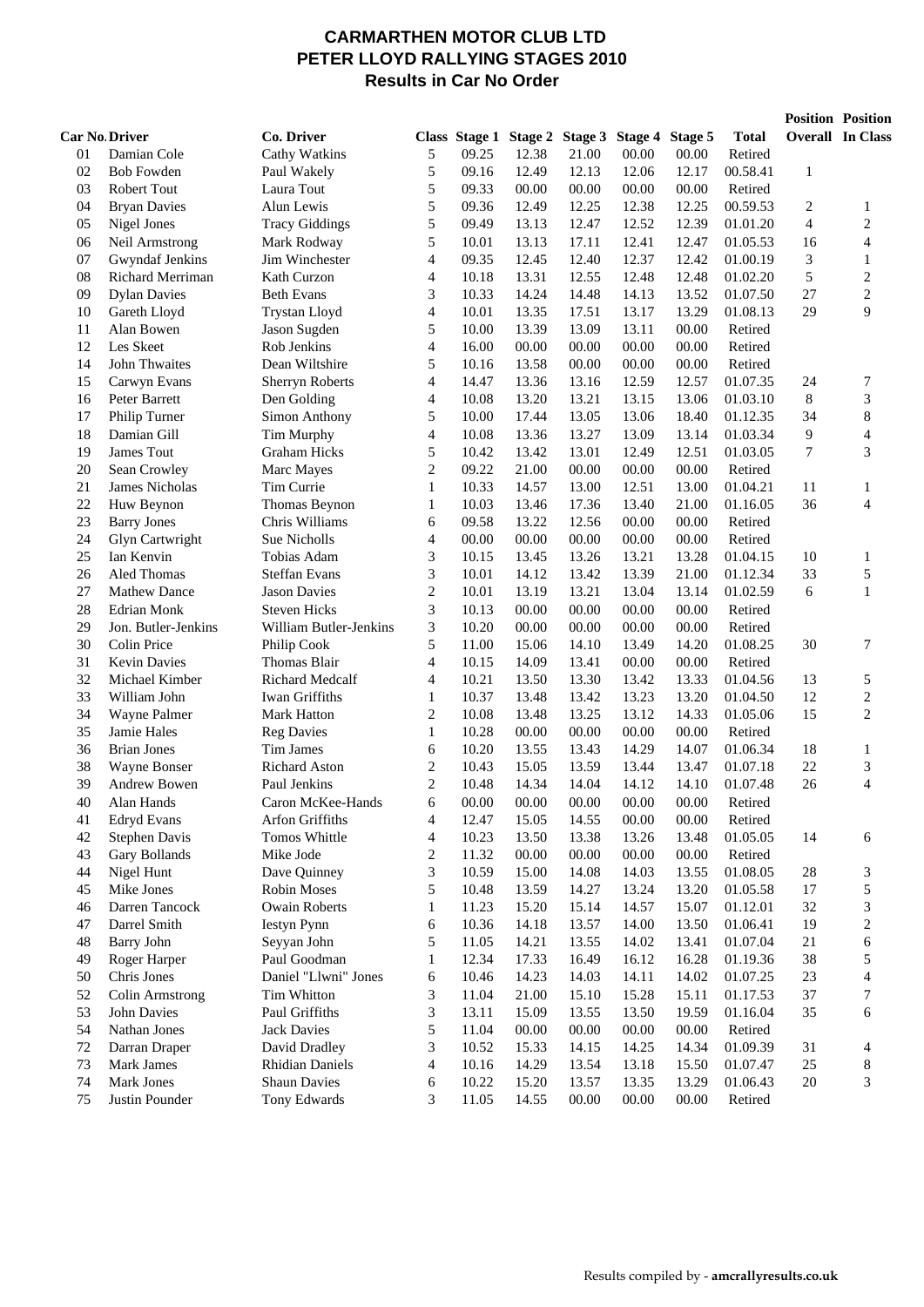#### **Class Results**

|                 |                        |                        |                    |                |                       | <b>Position</b> | <b>Position In</b>       |
|-----------------|------------------------|------------------------|--------------------|----------------|-----------------------|-----------------|--------------------------|
| Car No. Driver  |                        | Co. Driver             | Make & Model       | <b>Class</b>   | <b>Total</b>          | <b>Overall</b>  | <b>Class</b>             |
| 21              | <b>James Nicholas</b>  | Tim Currie             | Vauxhall Corsa     | 1              | $\overline{01.04.21}$ | 11              |                          |
| 33              | William John           | Iwan Griffiths         | Vauxhall Nova      | $\mathbf{1}$   | 01.04.50              | 12              | $\overline{2}$           |
| 46              | Darren Tancock         | <b>Owain Roberts</b>   | Vauxhall Corsa     | $\mathbf{1}$   | 01.12.01              | 32              | 3                        |
| 22              | Huw Beynon             | Thomas Beynon          | Vauxhall Nova      | $\mathbf{1}$   | 01.16.05              | 36              | $\overline{\mathbf{4}}$  |
| 49              | <b>Roger Harper</b>    | Paul Goodman           | Peugeot 205        | $\mathbf{1}$   | 01.19.36              | $\overline{38}$ | 5                        |
| $\overline{35}$ | Jamie Hales            | <b>Reg Davies</b>      | Vauxhall Nova      | $\mathbf{1}$   | Retired               |                 |                          |
|                 |                        |                        |                    |                |                       |                 |                          |
|                 |                        |                        |                    |                |                       | <b>Position</b> | <b>Position In</b>       |
| Car No. Driver  |                        | Co. Driver             | Make & Model       | <b>Class</b>   | <b>Total</b>          | <b>Overall</b>  | <b>Class</b>             |
| 27              | <b>Mathew Dance</b>    | <b>Jason Davies</b>    | Vauxhall Nova      | $\overline{c}$ | 01.02.59              | 6               | $\mathbf{1}$             |
| $\overline{34}$ | Wayne Palmer           | <b>Mark Hatton</b>     | Peugeot 106        | 2              | 01.05.06              | $\overline{15}$ | $\overline{c}$           |
| $\overline{38}$ | Wayne Bonser           | <b>Richard Aston</b>   | <b>Escort Mk1</b>  | 2              | 01.07.18              | $\overline{22}$ | 3                        |
| 39              | <b>Andrew Bowen</b>    | Paul Jenkins           | Peugeot 205        | 2              | 01.07.48              | $\overline{26}$ | $\overline{4}$           |
| 20              | Sean Crowley           | Marc Mayes             | Vauxhall Nova      | 2              | Retired               |                 |                          |
| 43              | <b>Gary Bollands</b>   | Mike Jode              | Escort II          | $\overline{c}$ | Retired               |                 |                          |
|                 |                        |                        |                    |                |                       |                 |                          |
|                 |                        |                        |                    |                |                       | <b>Position</b> | <b>Position In</b>       |
| Car No. Driver  |                        | Co. Driver             | Make & Model       | <b>Class</b>   | <b>Total</b>          | <b>Overall</b>  | <b>Class</b>             |
| 25              | Ian Kenvin             | Tobias Adam            | Escort I           | 3              | 01.04.15              | 10              | 1                        |
| 09              | <b>Dylan Davies</b>    | <b>Beth Evans</b>      | Escort             | 3              | 01.07.50              | 27              | $\overline{c}$           |
| 44              | Nigel Hunt             | Dave Quinney           | Peugeot 309 GT     | 3              | 01.08.05              | 28              | 3                        |
| 72              | Darran Draper          | David Dradley          | <b>Escort Mk1</b>  | 3              | 01.09.39              | 31              | $\overline{\mathcal{A}}$ |
| 26              | Aled Thomas            | <b>Steffan Evans</b>   | Escort II          | 3              | 01.12.34              | 33              | 5                        |
| 53              | <b>John Davies</b>     | Paul Griffiths         | Escort II          | 3              | 01.16.04              | 35              | 6                        |
| 52              | <b>Colin Armstrong</b> | Tim Whitton            | Escort II          | 3              | 01.17.53              | 37              | 7                        |
| 28              | <b>Edrian Monk</b>     | <b>Steven Hicks</b>    | Vauxhall Corsa     | 3              | Retired               |                 |                          |
| 29              | Jon. Butler-Jenkins    | William Butler-Jenkins | Peugeot 205        | 3              | Retired               |                 |                          |
| 75              | Justin Pounder         | <b>Tony Edwards</b>    | Escort II          | 3              | Retired               |                 |                          |
|                 |                        |                        |                    |                |                       |                 |                          |
|                 |                        |                        |                    |                |                       | <b>Position</b> | <b>Position In</b>       |
| Car No. Driver  |                        | Co. Driver             | Make & Model       | <b>Class</b>   | <b>Total</b>          | Overall         | <b>Class</b>             |
| 07              | <b>Gwyndaf Jenkins</b> | Jim Winchester         | Darrian T90        | 4              | 01.00.19              | 3               | 1                        |
| 08              | Richard Merriman       | Kath Curzon            | Darrian T90        | 4              | 01.02.20              | 5               | $\overline{c}$           |
| 16              | Peter Barrett          | Den Golding            | Escort II          | 4              | 01.03.10              | 8               | 3                        |
| 18              | Damian Gill            | Tim Murphy             | Escort             | 4              | 01.03.34              | 9               | $\overline{4}$           |
| 32              | Michael Kimber         | <b>Richard Medcalf</b> | Peugeot 205 Mi16   | 4              | 01.04.56              | 13              | 5                        |
| 42              | <b>Stephen Davis</b>   | Tomos Whittle          | Escort II          | 4              | 01.05.05              | 14              | 6                        |
| 15              | Carwyn Evans           | <b>Sherryn Roberts</b> | Escort II          | 4              | 01.07.35              | 24              | 7                        |
| 73              | Mark James             | <b>Rhidian Daniels</b> | Ford Puma          | 4              | 01.07.47              | 25              | $\,8\,$                  |
| 10              | Gareth Lloyd           | <b>Trystan Lloyd</b>   | Escort RS1800      | 4              | 01.08.13              | 29              | 9                        |
| 12              | Les Skeet              | Rob Jenkins            | Astra              | 4              | Retired               |                 |                          |
| 24              | <b>Glyn Cartwright</b> | Sue Nicholls           | Escort II          | 4              | Retired               |                 |                          |
| 31              | <b>Kevin Davies</b>    | Thomas Blair           | Peugeot 205 RWD    | 4              | Retired               |                 |                          |
| 41              | <b>Edryd Evans</b>     | Arfon Griffiths        | Honda Civic Type R | 4              | Retired               |                 |                          |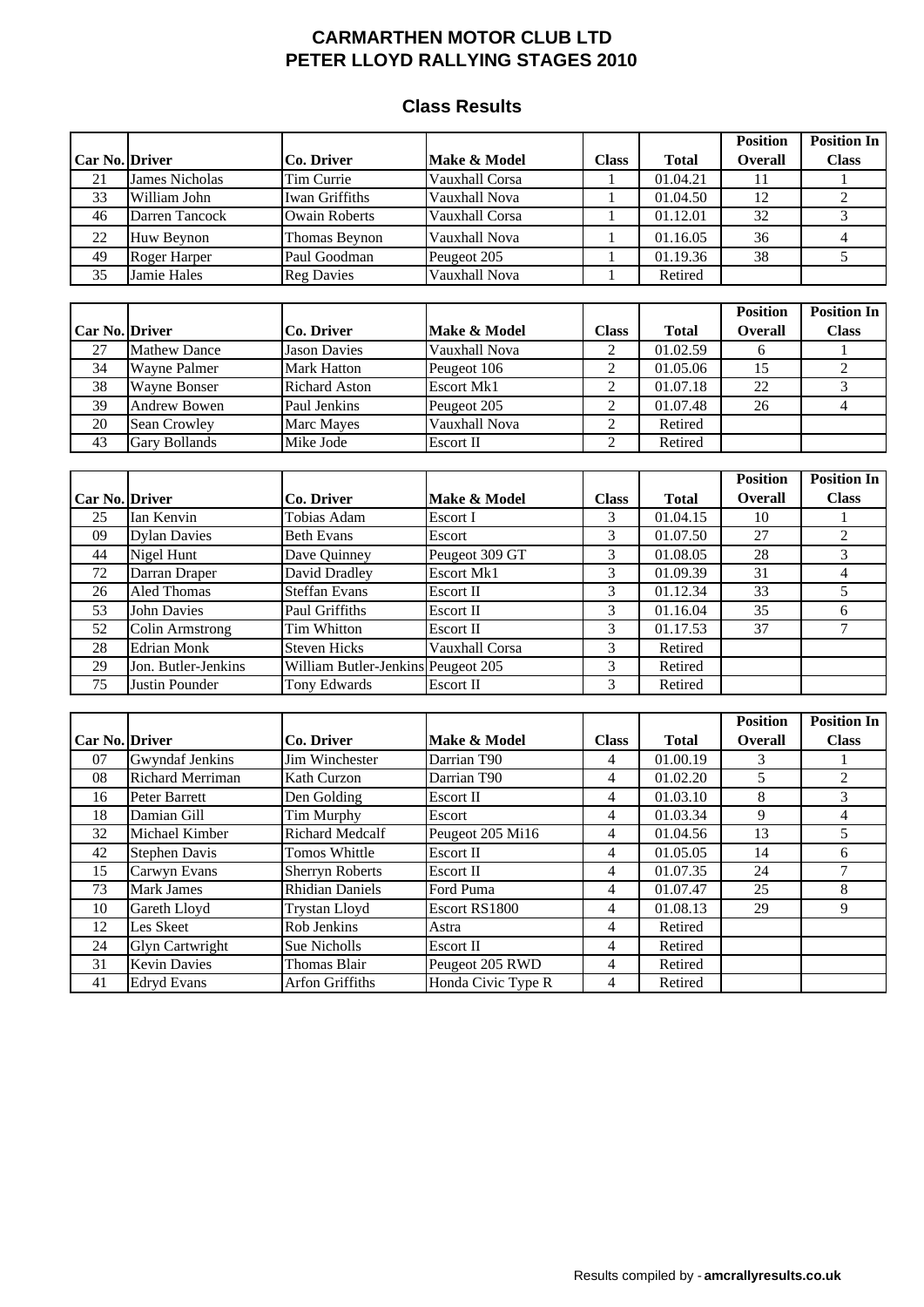#### **Class Results**

|                       |                      |                       |                      |              |              | <b>Position</b> | <b>Position In</b> |
|-----------------------|----------------------|-----------------------|----------------------|--------------|--------------|-----------------|--------------------|
| <b>Car No. Driver</b> |                      | Co. Driver            | Make & Model         | <b>Class</b> | <b>Total</b> | <b>Overall</b>  | <b>Class</b>       |
| 02                    | <b>Bob Fowden</b>    | Paul Wakely           | Subaru Impreza       | 5            | 00.58.41     |                 |                    |
| 04                    | <b>Bryan Davies</b>  | Alun Lewis            | Mitsibushi Evo VI    | 5            | 00.59.53     | 2               |                    |
| 05                    | Nigel Jones          | <b>Tracy Giddings</b> | Subaru Sti N12       | 5            | 01.01.20     | 4               | $\mathfrak{D}$     |
| 19                    | James Tout           | <b>Graham Hicks</b>   | Mitsubishi Evo 9     | 5            | 01.03.05     |                 | 3                  |
| 06                    | Neil Armstrong       | Mark Rodway           | Subaru Impreza       | 5            | 01.05.53     | 16              | 4                  |
| 45                    | Mike Jones           | <b>Robin Moses</b>    | Subaru Impreza RA    | 5            | 01.05.58     | 17              |                    |
| 48                    | <b>Barry John</b>    | Seyyan John           | Subaru Impreza Sport | 5            | 01.07.04     | 21              | 6                  |
| 30                    | Colin Price          | Philip Cook           | Darrian T9           | 5            | 01.08.25     | 30              |                    |
| 17                    | Philip Turner        | Simon Anthony         | Subaru Impreza       | 5            | 01.12.35     | 34              | 8                  |
| 01                    | Damian Cole          | Cathy Watkins         | Focus WRC 05         | 5            | Retired      |                 |                    |
| 03                    | <b>Robert Tout</b>   | Laura Tout            | Mitsibushi Evo IX    | 5            | Retired      |                 |                    |
| 11                    | Alan Bowen           | Jason Sugden          | Subaru Impreza       | 5            | Retired      |                 |                    |
| 14                    | <b>John Thwaites</b> | Dean Wiltshire        | Escort II            | 5            | Retired      |                 |                    |

|                       |                    |                      |                   |              |          | <b>Position</b> | <b>Position In</b> |
|-----------------------|--------------------|----------------------|-------------------|--------------|----------|-----------------|--------------------|
| <b>Car No. Driver</b> |                    | Co. Driver           | Make & Model      | <b>Class</b> | Total    | <b>Overall</b>  | <b>Class</b>       |
| 36                    | <b>Brian Jones</b> | Tim James            | Escort II         |              | 01.06.34 | 18              |                    |
| 47                    | Darrel Smith       | <b>Iestyn Pynn</b>   | Peugeot 206       |              | 01.06.41 | 19              |                    |
| 74                    | <b>Mark Jones</b>  | <b>Shaun Davies</b>  | <b>Escort II</b>  |              | 01.06.43 | 20              |                    |
| 50                    | Chris Jones        | Daniel "Llwni" Jones | <b>Escort II</b>  |              | 01.07.25 | 23              |                    |
| 23                    | <b>Barry Jones</b> | Chris Williams       | <b>Escort II</b>  |              | Retired  |                 |                    |
| 40                    | Alan Hands         | Caron McKee-Hands    | Vauxhall Chevette |              | Retired  |                 |                    |

|                       |                       |                     |              |              |              | <b>Position In</b> |
|-----------------------|-----------------------|---------------------|--------------|--------------|--------------|--------------------|
| <b>Car No. Driver</b> |                       | Co. Driver          | Make & Model | <b>Class</b> | <b>Total</b> | <b>Class</b>       |
| 56                    | <b>Cameron Davies</b> | Gareth Yelland      | Nissan Micra | 7            | 00.40.01     |                    |
| 60                    | Joshua Davey          | Jim Maclean         | Peugeot 107  | 7            | 00.40.23     | $\mathfrak{D}$     |
| 58                    | <b>Alex Parpottas</b> | Peter Skillen       | Nissan Micra | 7            | 00.40.54     | 3                  |
| 63                    | Matthew Thompson      | Graham Raeburn      | Nissan Micra | 7            | 00.41.09     | 4                  |
| 67                    | <b>Scott Mayes</b>    | Andy Street         | Nissan Micra | 7            | 00.42.05     | 5                  |
| 64                    | <b>Meirion Evans</b>  | <b>Elgan Davies</b> | Nissan Micra | 7            | 00.42.18     | 6                  |
| 65                    | Chris Wheeler         | Bryan White         | Toyota Yaris | 7            | 00.42.56     | 7                  |
| 69                    | Kasia Nicklin         | Gareth Short        | Nissan Micra | 7            | 00.42.58     | 8                  |
| 61                    | <b>Ben Friend</b>     | Paul Stringer       | Nissan Micra | 7            | 00.43.23     | 9                  |
| 68                    | Ross Owen             | Mark Robinson       | Nissan Micra | 7            | 00.43.29     | 10                 |
| 70                    | Robert Kennedy        | <b>Mark Swallow</b> | Nissan Micra | 7            | 00.45.15     | 11                 |
| 66                    | Dan Thompson          | Mike Scrimgour      | Toyota Yaris | 7            | 00.48.21     | 12                 |
| 71                    | <b>Rhys Price</b>     | Will Rogers         | Nissan Micra | 7            | 00.48.47     | 13                 |
| 57                    | Chris Ingram          | Michael Gilbey      | Citroen C1   | 7            | Retired      |                    |
| 62                    | <b>Ellis Belton</b>   | <b>Eurig Evans</b>  | Toyota Aygo  |              | Retired      |                    |

# **TROPHY RALLY**

|                       |                     |                                    |                   |         |         |              | <b>Position</b> |
|-----------------------|---------------------|------------------------------------|-------------------|---------|---------|--------------|-----------------|
| <b>Car No. Driver</b> |                     | Co. Driver                         | Make & Model      | Stage 4 | Stage 5 | <b>Total</b> | <b>Overall</b>  |
| 29                    | Jon. Butler Jenkins | William Butler Jenkins Peugeot 205 |                   | 14.13   | 13.56   | 00.28.09     |                 |
| 43                    | Gary Bollands       | Mike Jode                          | Escort II         | 14.55   | 14.35   | 00.29.30     |                 |
| 57                    | Chris Ingram        | Michael Gilbev                     | Citroed C1        | 19.48   | 21.00   | 00.40.48     |                 |
| 40                    | Alan Hands          | Caron McKee Hands                  | Vauxhall Chevette | 00.00   | 00.00   | Retired      |                 |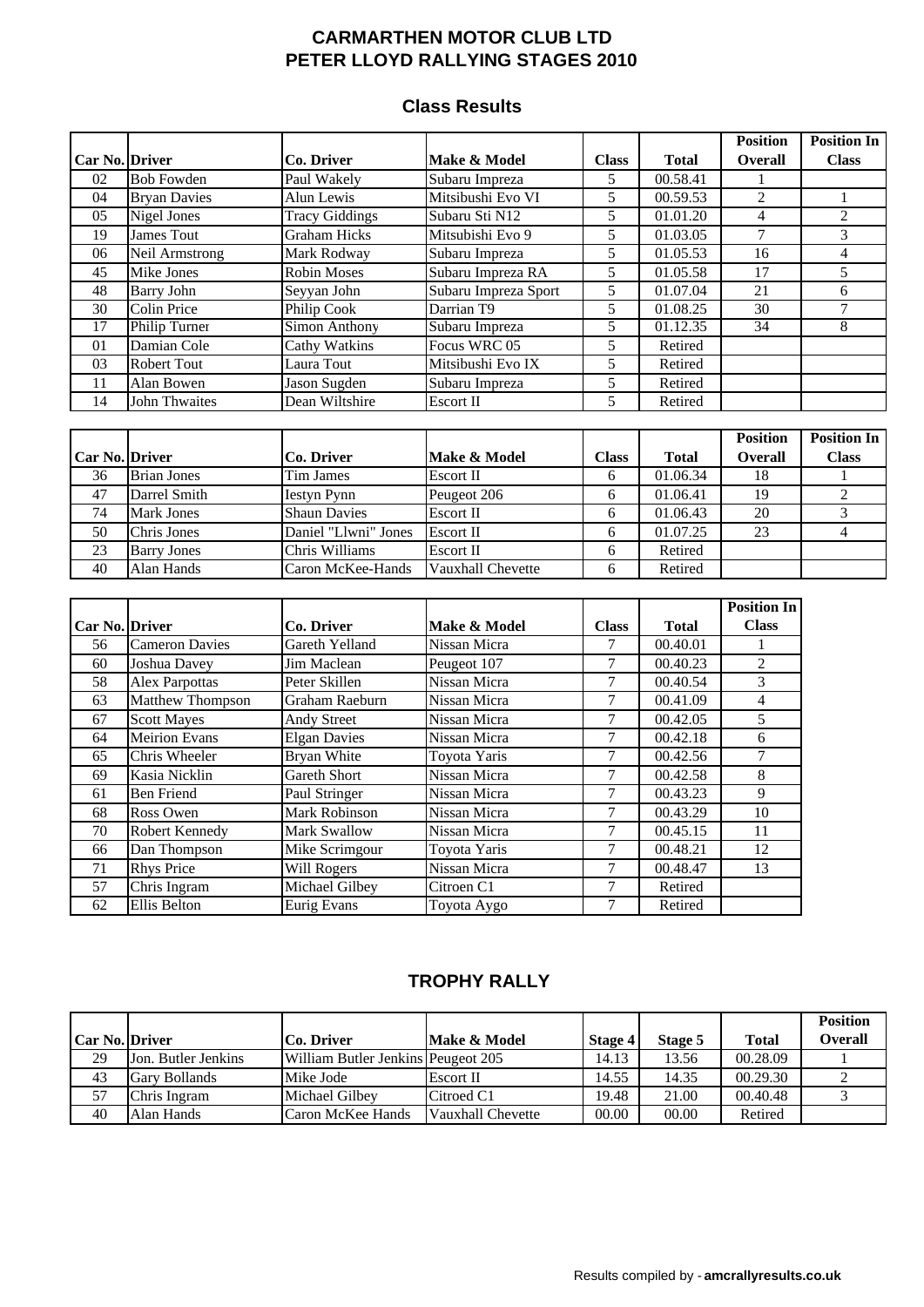### **Top Ten Stage Times**

| Car No. | <b>Stage 1</b> | Car No. | <b>Stage 2</b> |
|---------|----------------|---------|----------------|
| 02      | 09.16          | 01      | 12.38          |
| 20      | 09.22          | 07      | 12.45          |
| 01      | 09.25          | 02      | 12.49          |
| 03      | 09.33          | 04      | 12.49          |
| 07      | 09.35          | 05      | 13.13          |
| 04      | 09.36          | 06      | 13.13          |
| 05      | 09.49          | 27      | 13.19          |
| 23      | 09.58          | 16      | 13.20          |
| 11      | 10.00          | 23      | 13.22          |
| 17      | 10.00          | 08      | 13.31          |

| r No. | Stage 1 | Car No. | <b>Stage 2</b> |
|-------|---------|---------|----------------|
| 02    | 09.16   | 01      | 12.38          |
| 20    | 09.22   | 07      | 12.45          |
| 01    | 09.25   | 02      | 12.49          |
| 03    | 09.33   | 04      | 12.49          |
| 07    | 09.35   | 05      | 13.13          |
| 04    | 09.36   | 06      | 13.13          |
| 05    | 09.49   | 27      | 13.19          |
| 23    | 09.58   | 16      | 13.20          |
| 11    | 10.00   | 23      | 13.22          |
| 17    | 10.00   | 08      | 13.31          |

| Car No. | <b>Stage 3</b> |
|---------|----------------|
| 02      | 12.13          |
| 04      | 12.25          |
| 07      | 12.40          |
| 05      | 12.47          |
| 08      | 12.55          |
| 23      | 12.56          |
| 21      | 13.00          |
| 19      | 13.01          |
| 17      | 13.05          |
| 11      | 13.09          |

| Car No. | Stage 4 | Car No. | <b>Stage 5</b> |
|---------|---------|---------|----------------|
| 02      | 12.06   | 02      | 12.17          |
| 07      | 12.37   | 04      | 12.25          |
| 04      | 12.38   | 05      | 12.39          |
| 06      | 12.41   | 07      | 12.42          |
| 08      | 12.48   | 06      | 12.47          |
| 19      | 12.49   | 08      | 12.48          |
| 21      | 12.51   | 19      | 12.51          |
| 05      | 12.52   | 15      | 12.57          |
| 15      | 12.59   | 21      | 13.00          |
| 27      | 13.04   | 16      | 13.06          |

| r No. | <b>Stage 4</b> | Car No. | Stage 5 |
|-------|----------------|---------|---------|
| 02    | 12.06          | 02      | 12.17   |
| 07    | 12.37          | 04      | 12.25   |
| 04    | 12.38          | 05      | 12.39   |
| 06    | 12.41          | 07      | 12.42   |
| 08    | 12.48          | 06      | 12.47   |
| 19    | 12.49          | 08      | 12.48   |
| 21    | 12.51          | 19      | 12.51   |
| 05    | 12.52          | 15      | 12.57   |
| 15    | 12.59          | 21      | 13.00   |
| 27    | 13.04          | 16      | 13.06   |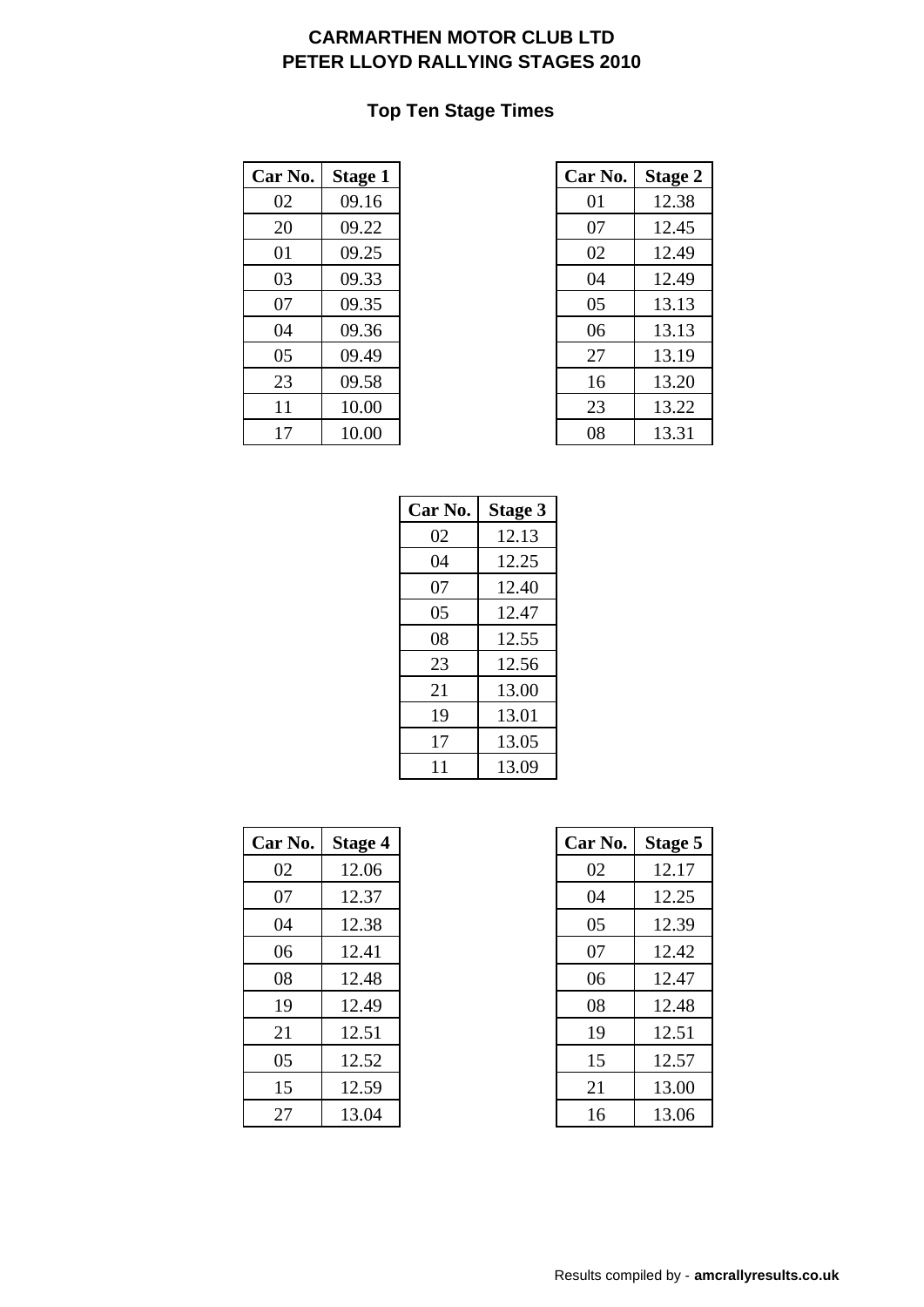# **CARMARTHEN MOTOR CLUB LTD PETER LLOYD RALLYING STAGES 2010 Junior 1000 Championship Final Results**

|                      |                         |                     |              |              |              |                | <b>Position Position</b> |
|----------------------|-------------------------|---------------------|--------------|--------------|--------------|----------------|--------------------------|
| <b>Car No Driver</b> |                         | Co. Driver          | Make & Model | <b>Class</b> | <b>Total</b> |                | <b>Overall In Class</b>  |
| 56                   | <b>Cameron Davies</b>   | Gareth Yelland      | Nissan Micra | 7            | 00.40.01     | 1              |                          |
| 60                   | Joshua Davey            | Jim Maclean         | Peugeot 107  | 7            | 00.40.23     | $\overline{2}$ | 1                        |
| 58                   | Alex Parpottas          | Peter Skillen       | Nissan Micra | 7            | 00.40.54     | 3              | 2                        |
| 63                   | <b>Matthew Thompson</b> | Graham Raeburn      | Nissan Micra | 7            | 00.41.09     | 4              | 3                        |
| 67                   | <b>Scott Mayes</b>      | Andy Street         | Nissan Micra | $\tau$       | 00.42.05     | 5              | 4                        |
| 64                   | <b>Meirion Evans</b>    | <b>Elgan Davies</b> | Nissan Micra | 7            | 00.42.18     | 6              | 5                        |
| 65                   | Chris Wheeler           | Bryan White         | Toyota Yaris | 7            | 00.42.56     | 7              | 6                        |
| 69                   | Kasia Nicklin           | Gareth Short        | Nissan Micra | 7            | 00.42.58     | 8              | 7                        |
| 61                   | <b>Ben Friend</b>       | Paul Stringer       | Nissan Micra | 7            | 00.43.23     | 9              | 8                        |
| 68                   | Ross Owen               | Mark Robinson       | Nissan Micra | 7            | 00.43.29     | 10             | 9                        |
| 70                   | Robert Kennedy          | Mark Swallow        | Nissan Micra | 7            | 00.45.15     | 11             | 10                       |
| 66                   | Dan Thompson            | Mike Scrimgour      | Toyota Yaris | 7            | 00.48.21     | 12             | 11                       |
| 71                   | <b>Rhys Price</b>       | Will Rogers         | Nissan Micra | 7            | 00.48.47     | 13             | 12                       |
| 57                   | Chris Ingram            | Michael Gilbey      | Citroen C1   | $\tau$       | Retired      |                |                          |
| 62                   | Ellis Belton            | Eurig Evans         | Toyota Aygo  | 7            | Retired      |                |                          |
|                      |                         |                     |              |              |              |                |                          |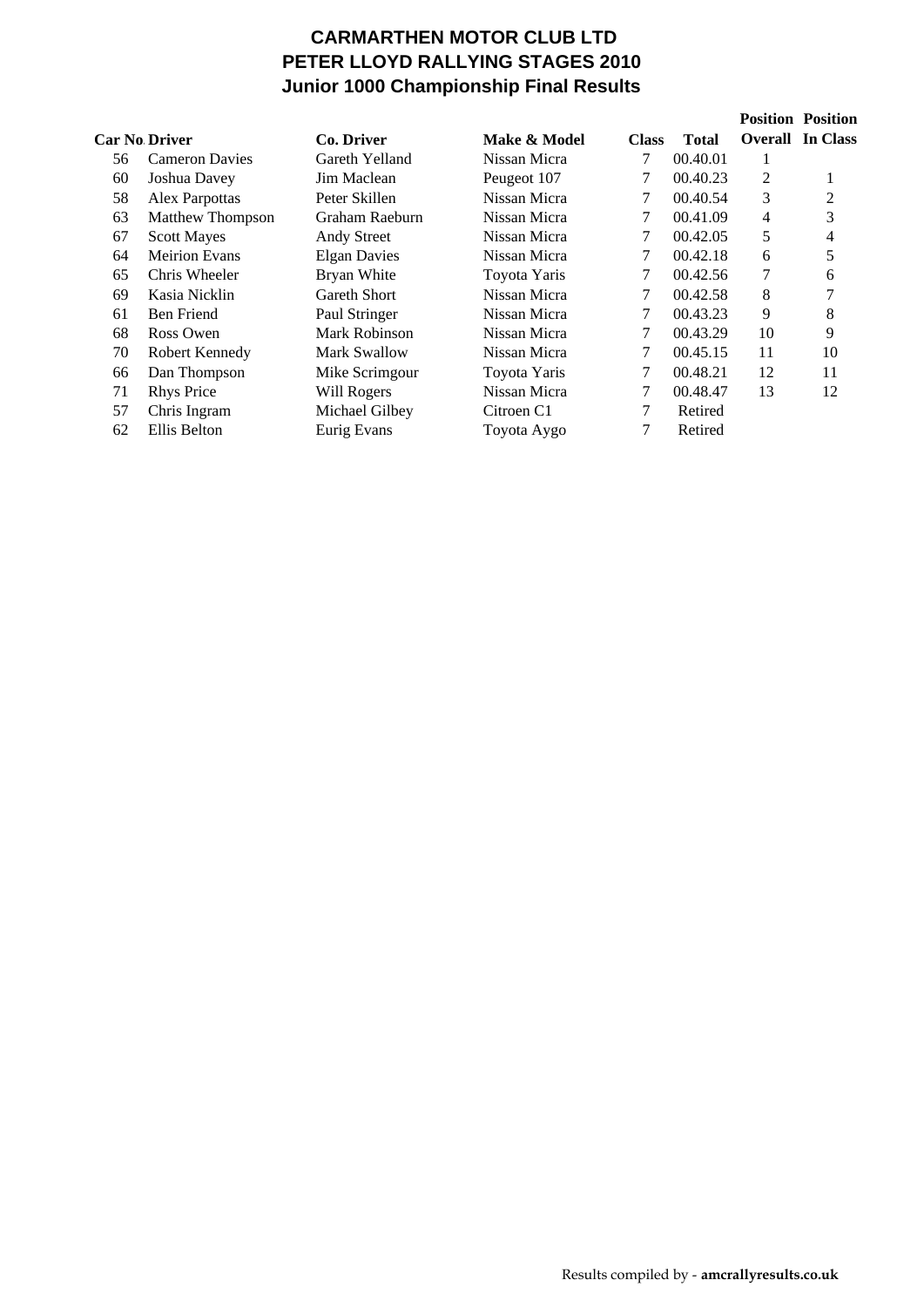#### **CARMARTHEN MOTOR CLUB LTD PETER LLOYD RALLYING STAGES 2010 Junior 1000 Championship Results in Car No. Order**

|    |                         |                     |   |       |       |       |                                       |         |              | <b>Position Position</b> |                         |
|----|-------------------------|---------------------|---|-------|-------|-------|---------------------------------------|---------|--------------|--------------------------|-------------------------|
|    | <b>Car No Driver</b>    | Co. Driver          |   |       |       |       | Class Stage 1 Stage 2 Stage 3 Stage 4 | Stage 5 | <b>Total</b> |                          | <b>Overall</b> In Class |
| 56 | <b>Cameron Davies</b>   | Gareth Yelland      |   | 10.53 | 14.47 | 00.00 | 14.21                                 | 00.00   | 00.40.01     |                          |                         |
| 57 | Chris Ingram            | Michael Gilbey      |   | 11.02 | 14.42 | 00.00 | 00.00                                 | 00.00   | Retired      |                          |                         |
| 58 | Alex Parpottas          | Peter Skillen       |   | 11.19 | 15.16 | 00.00 | 14.19                                 | 00.00   | 00.40.54     | 3                        | 2                       |
| 60 | Joshua Davey            | Jim Maclean         |   | 10.56 | 15.00 | 00.00 | 14.27                                 | 00.00   | 00.40.23     | 2                        |                         |
| 61 | <b>Ben Friend</b>       | Paul Stringer       | 7 | 11.39 | 16.56 | 00.00 | 14.48                                 | 00.00   | 00.43.23     | 9                        | 8                       |
| 62 | Ellis Belton            | Eurig Evans         | 7 | 00.00 | 00.00 | 00.00 | 00.00                                 | 00.00   | Retired      |                          |                         |
| 63 | <b>Matthew Thompson</b> | Graham Raeburn      |   | 11.34 | 15.05 | 00.00 | 14.30                                 | 00.00   | 00.41.09     | 4                        | 3                       |
| 64 | Meirion Evans           | <b>Elgan Davies</b> |   | 11.52 | 15.32 | 00.00 | 14.54                                 | 00.00   | 00.42.18     | 6                        | 5                       |
| 65 | Chris Wheeler           | Bryan White         |   | 12.07 | 15.47 | 00.00 | 15.02                                 | 00.00   | 00.42.56     |                          | 6                       |
| 66 | Dan Thompson            | Mike Scrimgour      | 7 | 11.58 | 15.48 | 00.00 | 20.35                                 | 00.00   | 00.48.21     | 12                       | 11                      |
| 67 | <b>Scott Mayes</b>      | Andy Street         | 7 | 11.44 | 15.24 | 00.00 | 14.57                                 | 00.00   | 00.42.05     | 5                        | 4                       |
| 68 | Ross Owen               | Mark Robinson       |   | 12.27 | 15.59 | 00.00 | 15.03                                 | 00.00   | 00.43.29     | 10                       | 9                       |
| 69 | Kasia Nicklin           | Gareth Short        |   | 11.59 | 15.58 | 00.00 | 15.01                                 | 00.00   | 00.42.58     | 8                        | 7                       |
| 70 | Robert Kennedy          | <b>Mark Swallow</b> | 7 | 12.53 | 16.31 | 00.00 | 15.51                                 | 00.00   | 00.45.15     | 11                       | 10                      |
| 71 | <b>Rhys Price</b>       | Will Rogers         |   | 12.17 | 21.00 | 00.00 | 15.30                                 | 00.00   | 00.48.47     | 13                       | 12                      |